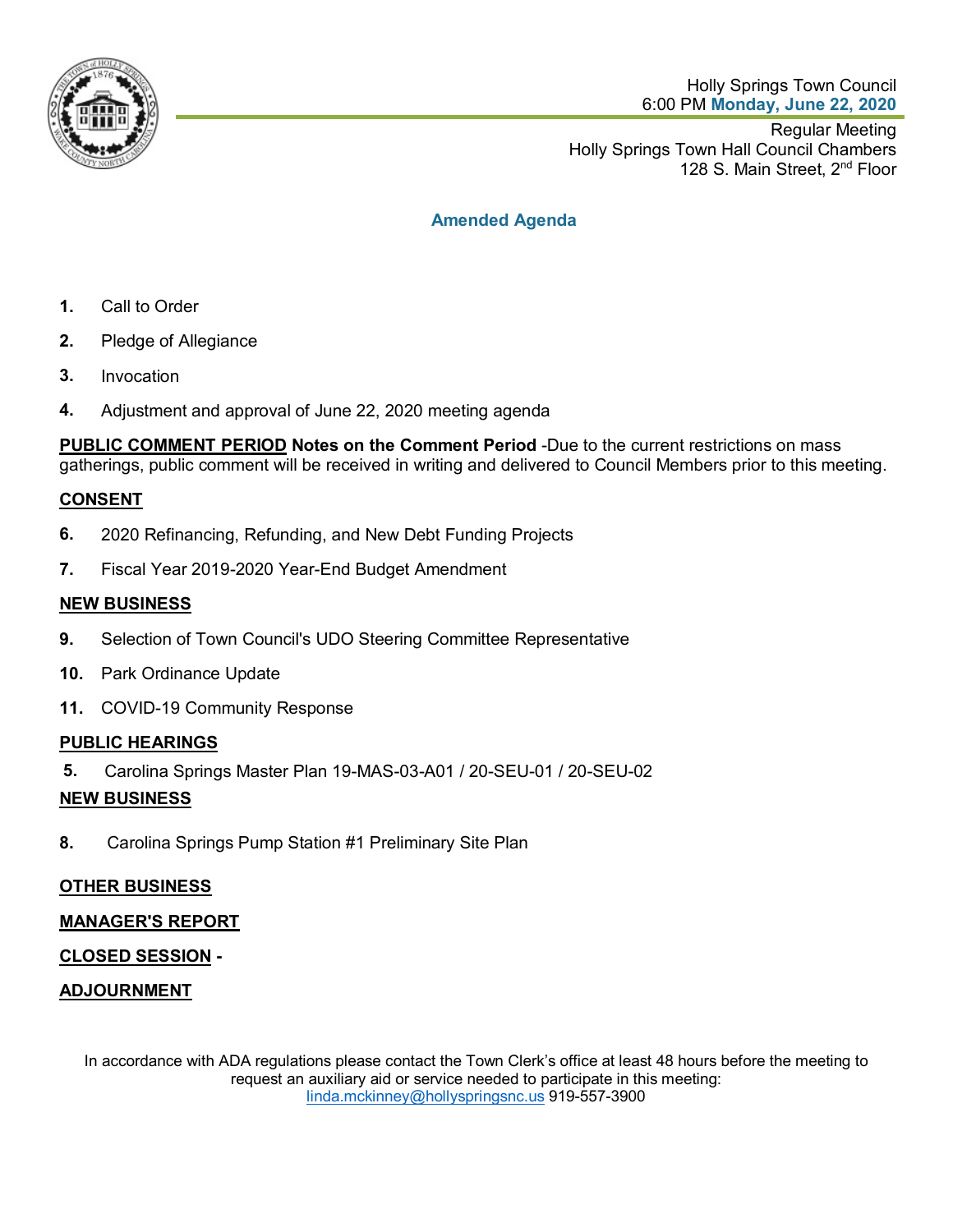



**June 22, 2020**

### **MINUTES**

The Holly Springs Town Council met in regular on Monday, June 22, 2020 in person and via video conferencing. Mayor Sears presided, calling the meeting to order at 6 p.m. A quorum was established as the mayor and five council members were present as the meeting opened.

**Council Members Present:** Mayor Sears, Mayor Pro Tem Dan Berry, Councilmen Peter Villadsen, Shaun McGrath and Aaron Wolff, and Councilwoman Christine Kelly.

**Council Members Absent:** none.

**Staff Members Present in Chambers:** Randy Harrington, *Town Manager*; Daniel Weeks, *Assistant Town Manager*; Scott Chase, *Assistant Town Manager;* John Schifano, *Town Attorney*; Linda McKinney, *Town Clerk* (recording the minutes); Tamara Ward, *Communication and Marketing*; Jeff Wilson, *Director IT;* Gina Clapp*, Director of Planning & Zoning;* Sean Ryan, *Planning*; Rachel Jones, *Engineering;* Patty Dressen, *Interim Director of Finance* Kathy White. *Town Deputy Clerk*.

**Staff Members Present via video conferencing:** Cassie Hack, *Director Communications and Marketing*; Tamara Ward, *Communications and Marketing;* LeeAnn Plumer, *Director Parks and Recreation*; Melissa Sigmund, *Planning & Zoning;* Mathew Mutter*, IT;* Kendra Parrish, *Director Engineering*; Irena Krstanovic, *Director Economic Development*; and Leroy Smith, *Fire Chief.*

**2. and 3.** The pledge of allegiance was recited followed by an invocation by Pastor Jim Littleton of Holly Springs United Methodist Church.

**4. Agenda Adjustment:** The June 22, 2020 meeting agenda was adopted with changes, if any, as listed: move agenda items 6, 7, 9, 10, and 11 to before item 5, Public Hearing.

**Motion by:** Berry **Second by:** Kelly **Vote:** Unanimous

**Public Comment:** Public Comment was requested in writing prior to the meeting. The following number of comments was received and provided to the Council prior to the meeting: three comments against making masks mandatory and one against public demonstrations.

## **Consent Agenda**

The Council passed a motion to approve all items on the Consent Agenda. The motion carried following a motion by MPT Berry, a second by Councilman Wolff and a unanimous vote. The following actions were affected:

6. 2020 Refinancing, Refunding, and New Debt Funding Projects – The Council approved Resolutions 20-15, 20-16, 20-17, 20-18, and 20-19. *Copies of these Resolutions are attached to these minutes.*

**June 22, 2020 | Town Council Meeting Page 1 of 10**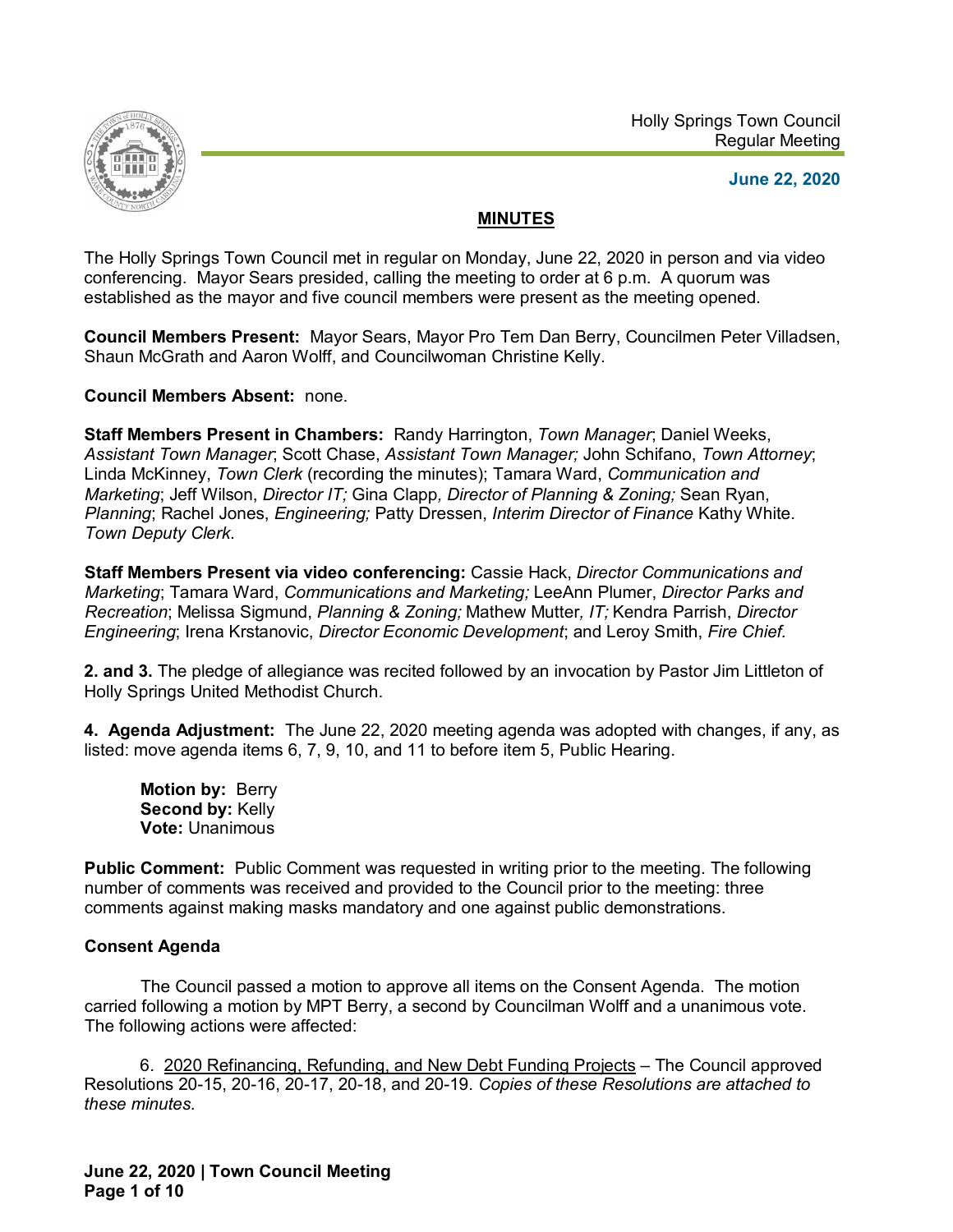7. Fiscal Year 2019-2020 Year-End Budget Amendment – The Council approved the Fiscal Year 2019-2020 budget amendment. *A copy of the budget amendment is attached to these minutes.*

### **NEW BUSINESS**

#### **9. Selection of Town Council's UDO Steering Committee Representative**

Gina Clapp, Director of Planning and Zoning, said that in May, Council approved a contract with a consultant to assist in the rewriting of the Town's UDO. The project kick-off was held on June 1<sup>st</sup> and a public engagement plan is being developed. In July, Planning will conduct stakeholder meetings, and then Steering Committee meetings will begin. The Steering Committee is being formed to work hand in hand with the consultant team to provide advice, ensure delivery of the project outputs, and ensure the achievement of the project outcomes. They will also serve as project ambassadors throughout the process. This may also include providing advice about changes to the project as it develops. A Town Council representative and alternate are desired to serve as members of the Steering Committee. Ms. Clapp said that the committee would consist of staff representatives from Planning and Zoning, Engineering, and Parks & Recreation, a Town Council representative, Planning Board representative, a non-residential developer, a residential builder/developer; a residential architect; a non-residential architect; an engineer/land planner; a landscape architect; and a Chamber of Commerce representative. The committee is expected to meet up to once per month over a period of 16-18 months.

Councilwoman Kelly said that she was willing to serve on the committee in either capacity. Councilman McGrath said he would be happy to serve also.

**Action:** Motion to appoint Councilwoman Kelly as the primary representative and Councilman McGrath as the alternate representative of the Town Council to the Unified Development Ordinance Steering Committee.

**Motion by:** Wolff **Second by:** Villadsen **Vote:** Unanimous

#### **10. Park Ordinance Update**

LeeAnn Plumer, Director, Parks and Recreation, said the purpose of this agenda item is to establish general park ordinances for the safety and enjoyment of all park users, and to protect assets and the natural resources of Town parks and property. This effort is in line with the Strategic Plan Initiatives of a Healthy, Active, and Engaged Community, and Safe and Friendly. She said that these ordinances would ensure safe, equitable, and consistent use of Town Parks by establishing general park rules. She said that, as she said at the workshop, Chapter 10 is reserved for Park Ordinances. The new ordinance will be incorporated into Chapter 10 of Holly Springs' Municipal Code. Existing park related policies are located in Chapter 12 – Public Safety of the Holly Springs Municipal Code. Some of these would be modified by the proposed Ordinance, and others would be replaced. Ms. Plumer gave highlights of the proposed ordinances, such as clearly defining what a park is, and information around the hours of operation. The Prohibited Acts in Parks section will be amended to include vaping under the smoking prohibition.

Councilman McGrath asked if staff got any feedback from the Holly Springs Police Department about the enforcement. Ms. Plumer said staff had coordinated with them in writing these changes. The Town wants to enforce these through education first, unless there is an outrageous violation. Then staff would use the non-emergency Holly Springs Police Department number, if needed.

**Action:** Motion to adopt Ordinance 20-03 to create a new Parks and Recreation Ordinance regulating activities in Town parks, park facilities, and greenways.

**June 22, 2020 | Town Council Meeting Page 2 of 10**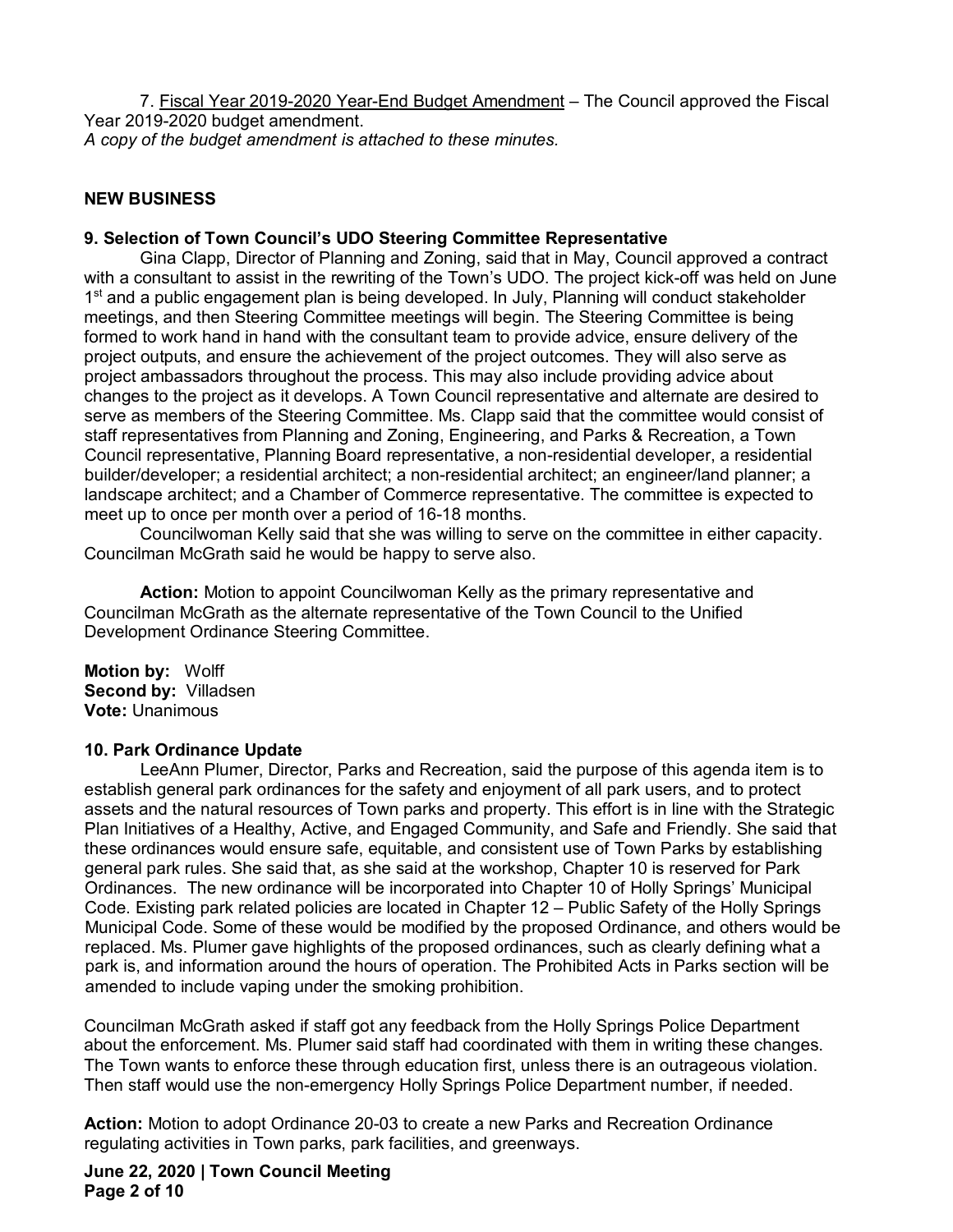**Motion by:** Villadsen **Second by:** Kelly **Vote:** Unanimous

#### **11. COVID-19 Community Response**

Councilman Wolff thanked his colleagues for adding this item to the agenda. He said there were two areas to be discussed. The first was around mask wearing, and the second the creation of a community task force to aid in our response to the virus. He said he requested this discussion in light of Wake County's announcement that they were going to leave the decision about masks to the municipalities, and the incredible amount of citizen engagement Council has gotten around this issue, both for and against, which has been passionate. He said he appreciated everyone reaching out with their input. This is something that is not political and needs to be discussed.

As far as a mask requirement, he said they could discuss making the issue mandatory, or they could discuss amending the Emergency Declaration ordinance to authorize Mayor Sears to issue a declaration, if he saw fit. He said he preferred the second approach. Raleigh's method of instituting it is the way to go, and therefore he would leave it up to Mayor Sears. He said he wanted this to be a fruitful discussion and not a debate about science and the facts being used. He said he might be the only one up here trained in epidemiology, and he is by no means an epidemiologist, and does not believe that Council is qualified to interpret health data. That's why we have professional public health officials. But he hoped they could have a discussion and reach a compromise on a difficult issue, to do what works best for our community. Mayor Sears said that the Wake County Mayors Association discussed this issue. Two Mayors were for requiring, Raleigh and Knightdale. The rest want to say "recommended." The Governor is saying "recommended" at this point. He said his phone calls are 60/40 in favor of recommended. He said he was concerned with the enforcement issue. Ninety percent of the people in Raleigh bars were not masked even though it's mandatory there. He said that if you have a concealed carry license, wearing a mask is a felony. He doesn't recommend requiring it.

Councilman McGrath offered a clarification on the concealed carry issue. He said that he spoke to the Town Attorney and wearing a mask with a concealed carry is a class 1 misdemeanor, not a felony, and remains a class 1 misdemeanor even if you do it multiple times. He said he was not in favor of the mandatory word. It is a very strong word. He watched some horrific verbal altercations in his travel across four states recently, where people were shouting and yelling at people for not wearing masks. He said there is already enough unrest right now, although thankfully that unrest is not in Holly Springs. He spoke to his brother-in-law who is a dentist outside of Seattle. What Washington State has done, which he sees as a middle ground, is they have mandated their businesses put up a sign that directs people to the CDC guidance that if you cannot maintain social distancing, that you wear a mask. He thinks that is a good compromise. He thinks this might be a compromise that would not put us in a challenge for enforcement, but would help people understand that if they are going to be in close proximity to others, that they should put a mask on.

Councilwoman Kelly said that the emails she read, about 100, brought up some good points. She took to heart the people who were concerned about enforcement, and medical conditions that prohibit mask wearing. Some of it is education on when a mask is possible. She pulled out the Kinston, NC recommendation language which says "are required to wear a clean face covering any time they are, or will be, in contact with other people who are not household members in public or private spaces where it is not possible to maintain social distance or where recommended social distancing practices are not being followed." She said that seemed more like common sense to her. She said we should look at this as education, and not put an emphasis on any other enforcement. She thinks modeling, as a town, would be great and pointed to the policy for town staff. If enforcement is more education, she would be in favor of coming up with something that keeps in mind the concerns people had.

MPT Berry said he thought it came down to common sense. If you are in a large group of people, wear a mask. He wore one at the Black Lives Matter event. He decided that it was in his personal tolerance, so he wore one. He does not feel that he needs to wear one in Town Hall,

**June 22, 2020 | Town Council Meeting Page 3 of 10**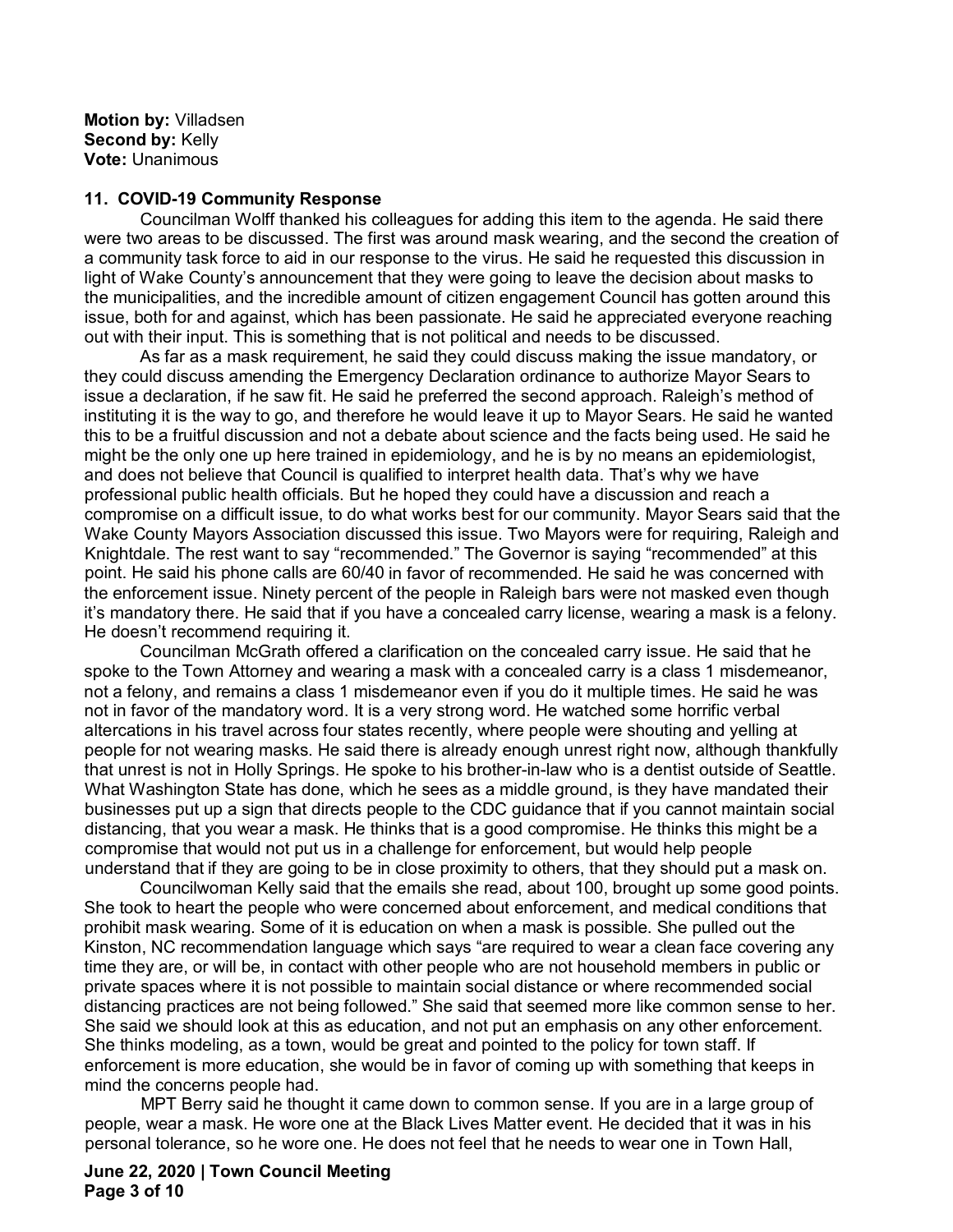because it is within his personal risk tolerance. People should have the ability to make their own decisions on whether they wear masks or not. The outreach Council has received has been really good. He tried to look at the articles and links to data that were sent. But he is content with what the Town has right now. Maybe it makes sense just to have a public education campaign on the state guidance. He said he would be comfortable using the Town's Communication and Marketing department to educate people on the state guidance. He does not want to model the Kinston language because it uses the word "required." As long as we tailor the message appropriately, he would be supportive. But he would not support changes to the emergency declaration.

Councilman Villadsen said he was digging into numbers, which is his background. Especially as it relates to Holly Springs. The positive test rate has not changed since Phase 2 opened. It was 10% positive test rate on May 22<sup>nd</sup>. On June 20<sup>th</sup> it was 9%. He said the increases are due to increased testing. The positive test rate has fluctuated from 8% to 10% since Phase 2's opening. The Holly Springs rate of infection is the lowest in Wake County, except Rolesville. Our rate is 3 times less than statewide, or Raleigh. It is a sign of our success and compliance. He said we should be thankful for that. He also looked at Durham County because they have had the mask requirement since April. Durham County's percentage case increase has not been less than Wake County's. He said he made a rough calculation based on population, that Holly Springs is about 1/3 of North Carolina's positive test rate. He said that compared to Wake County, to Raleigh, to NC as a whole, we are compliant. We should thank our residents for that. They are doing a good job being careful. Based on this information he is not comfortable going to mandatory, given that our numbers are so much better. He is in favor of strongly encouraging the continued use of masks in public, especially where social distancing is not feasible or is not happening.

Councilman Wolff said that like everyone else said, the feedback from the community was very helpful, and any time we get great engagement it is worth discussion. He said that he chooses to wear a mask, and as a small business owner he has instituted a mask requirement in his hospital, where all his staff wear masks at all times. He does it, not to protect himself, because if anything is clear, the data shows that it is not going to protect the wearer who is exposed to the virus. It is to protect others from the wearer, if he were infected and potentially shedding. While he respects the idea of letting others make their own decisions, there is a duty to our community to protect others. There are some good compromises mentioned. Having the business community involved is a good idea. Enforcement is always going to be an issue, but if Council set the bar that every new ordinance has to be 100% enforceable and 100% effective, we wouldn't pass any laws. Even in Raleigh with the strict ordinance they passed, they are focusing on education, not enforcement. He said he would always err on the side of caution, and on the side of pro-action. If something as simple as wearing a mask will keep us from sliding back and having to close down again, he thinks it's a good idea. He wants schools to open, he wants businesses to stay open. If it's not the will of the Council to do that, then requiring businesses to post the NCDHHS or CDC information is a good compromise. He wouldn't require businesses to enforce it, but to require them to post it is a good start.

Councilman McGrath said he agreed, but his challenge is between NCDHHS, CDC and WHO recommendations, which all vary a little bit. NCDHHS is the most vague about masks, which leaves it open and doesn't explain it to people. He asked that Council use caution on that. The CDC guidance is almost exactly what Councilwoman Kelly read, and he thinks this is the recommendation to use. This is a cultural thing. He has lived in Asia, where people put a mask on whenever they are sick for the protection of others. This is an educational thing. If we remind people, when they go into closed spaces where they can't socially distance, if we remind people to wear a mask, he thinks that would be good idea.

Mayor Sears said he would hope that even if you disagree with him, you know that he is doing what he thinks is the right thing for Holly Springs. His current question is what's next.

Councilman Wolff said he is supportive of businesses posting educational information. He likes the 3 Ws. It's easy to remember and consistent across the state. Councilman McGrath said he would support that if we have the caveat "when you can't maintain social distancing." The 3 Ws are catchy and easy to remember, but without the caveat people are going to quibble about the rules.

**June 22, 2020 | Town Council Meeting Page 4 of 10**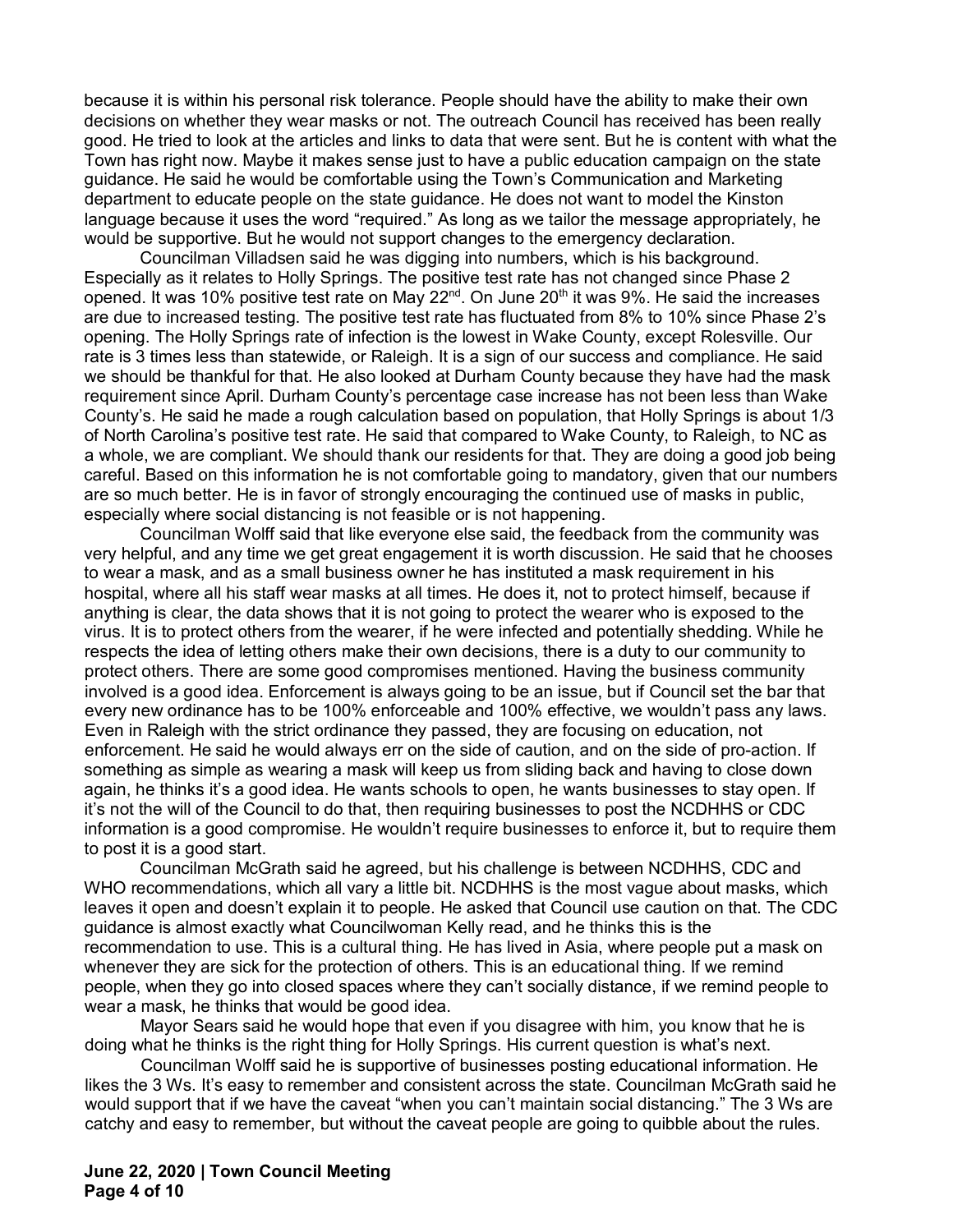Councilwoman Kelly said what she likes about the 3 Ws is that it is simple. We're already saying it's not mandatory, so she prefers to keep it clean - no asterisks - because people won't read them. Her other question is, what is the curve. When would Council revisit this? Because the numbers have jumped in recent days. Councilman Wolff said he thinks that's for the Mayor to decide, and asked what metrics he would use. Mayor Sears said that what percentage have tested positive is the number he would be concerned about. The percentage has only gone from about 8% to 10%. He thinks there are some people who add fear to facts. The data he has makes him prefer recommended rather than mandatory.

Councilman Wolff asked, to be clear, if people can get zip code specific test data, or just case data from the NCDHHS. Councilman Villadsen said only case data was available at that level. He said he used that to make rough calculations. Councilman Wolff said that if Council were using percentage positive they would need to rely on Wake County data. He asked if Council could agree on a percentage where they should revisit this discussion. Mayor Sears said that if the numbers go to 20% or 25%. Councilman Villadsen said that if the percentages rise above 10% he believes the Governor would make it state wide. Holly Springs is well below that, but is along for the ride because of state data.

Mayor Sears said he was unhappy with this discussion He said he did what he thought was the right thing, and he said looking at Raleigh's "success" with enforcement, he's sticking with what he said.

Councilman McGrath said he thinks Council has reached a consensus about the requirement. But the 3W's say "if you leave home" and CDC says "if social distancing is difficult to maintain." It's adding a couple of words, but he thinks they are important. He thinks they should be added to the 3Ws.

Councilman Wolff said if Council's action is to promote the Governor's recommendation, then we should do it without fiddling with it. Mayor Sears said he was fine with that. Council has supported all the Governors actions that are mandatory. If he changes his mind, Council will support that. Most people know that the Mayor has the authority to make restrictions more strict than the Governor's, but not less. If he makes it mandatory, Mayor Sears said he wouldn't agree with it but he would go with it.

Councilman Wolff asked if this were in the form of a motion, what it would look like. Motion to require businesses within Holly Springs to post the Governor's 3W guidelines in a conspicuous location at their businesses, and the Town will provide resources?

MPT Berry said he doesn't like requiring businesses to post guidelines. He thinks they should be able to make their own decision. He is OK with using Town resources to put that message out there, but not requiring businesses to post it. Using the word "require" would cause the same enforcement issues with this as with mandatory mask wearing.

**Action**: Motion to direct staff to provide materials to local businesses with the 3 W guidelines, and recommend that they post them in a conspicuous manner at their establishments. **Motion by**: Wolff **Second by**: Villadsen **Vote:** Aye: Wolff, Villadsen, Berry, McGrath Nay: Kelly *The motion passed.*

Councilman McGrath shared guidelines from FEMA on pre- and post-crisis management, and a proposed outline for a Restart Holly Springs task force. He said that they have been talking about it for months, and should take this opportunity to lead out of the darkness of COVID and get information out in an educational process. What are the disparities between different organizations? Everyone coming together and sharing best practices is what a task force is. Bringing different bits of information to the table to solve a common problem. He read the joint statement "We are committed to rebuilding public trust and confidence in Holly Springs' motto of being a great place to live, work, play, and shop. We will do this by bringing together representatives across our

**June 22, 2020 | Town Council Meeting Page 5 of 10**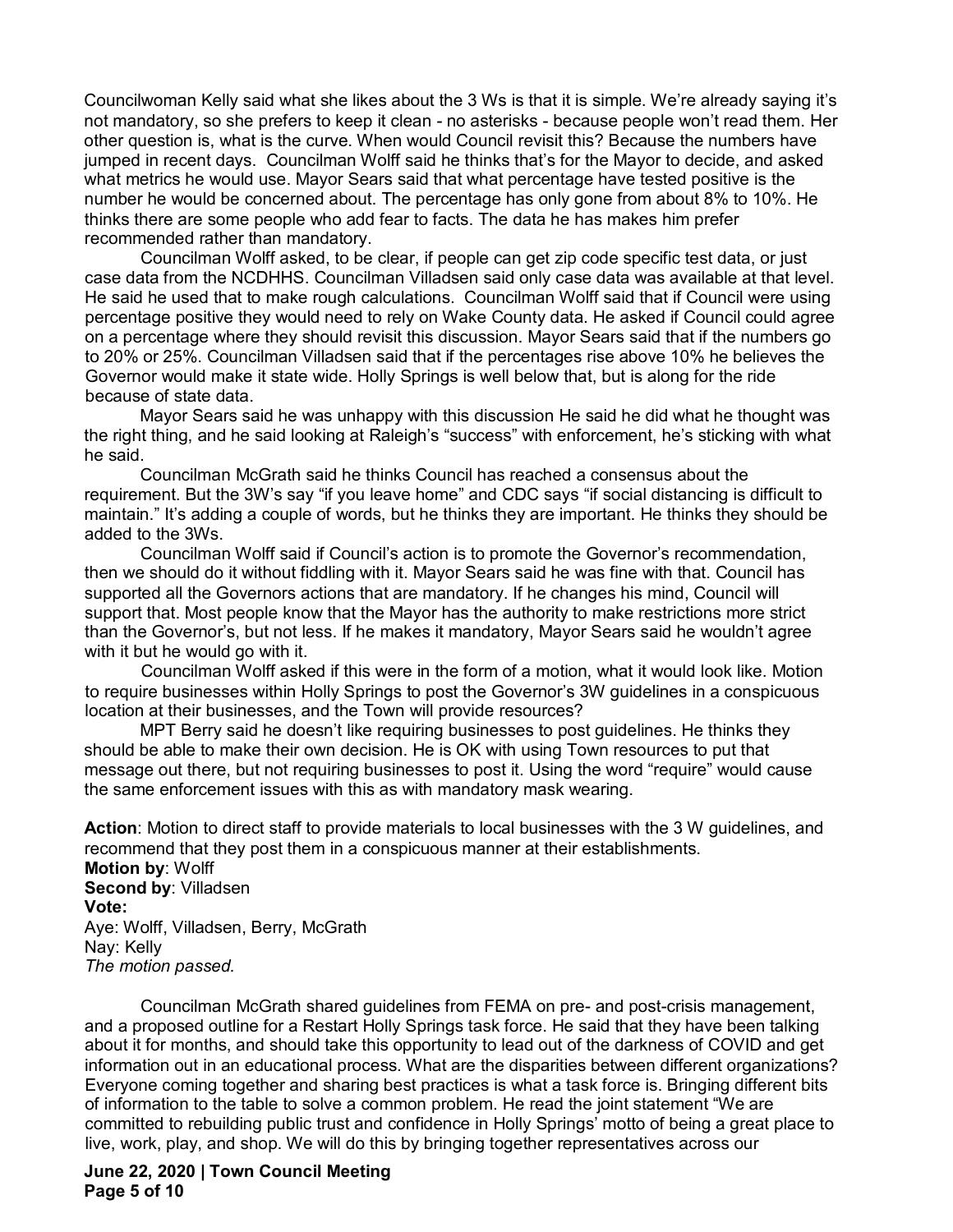community to establish recommended solutions and best practices as we 'restart' our societal interactions." He suggested that the task force be tasked with determining Desired Outcomes by evaluating community conditions, assessing holistic risks, developing a risk/reward matrix, and forecasting future needs. He recommended that the task force include representatives of civic leadership, health care experts, chamber of commerce, non-profit organizations, faith community leaders, large business representative, small business representatives, public safety representative, and representatives from the community at large. He thinks it needs to be limited to fewer than twenty people so that everyone is heard. He said this would be an opportunity for Council to facilitate our community coming together for this conversation. This is not policy setting, it's coming up with best practices to move forward.

MPT Berry asked who the audience would be for the output. Is it Council as a body, the Town and all of its residents? Where does it go once it leaves the task force and how is it implemented? Councilman McGrath said the key thing is a public joint statement: here is why we did this, here is what we are doing. Then each of those things would go from the representative to their community - the faith community, the chamber of commerce, etc. The FEMA guide is one he shared with Triangle J COG. It is a framework to get you thinking. As an example, our Economic Development team has done a great job with that throughout this situation. If we want to get to the point where we have a web site where we share best practices, that might be something we decide as we go along.

Mayor Sears asked if Council would like to take this back, make suggestions and ask people for comments.

Councilman McGrath suggested that if his colleagues were going to do that, they should start socializing this with groups. There were questions around what people were being asked to commit to, how much time would be involved, and how to keep people engaged and focused.

#### **5. Public Hearing: Carolina Springs Master Plan 19-MAS-03**

Sean Ryan, Planning & Zoning, said that the proposed Master Plan and Special Exception Use is the first step in dividing the Planned Unit Development (PUD) into the proposed development districts as outlined in the PDU land use plan. The property is located on 400 acres. This is a large and complex project. He said that the PUD was approved in May 2019, the next stage was the Master Plan, where we are now. If it is approved, it will be followed by the Development Plan and Subdivision Plans for the various components of the project. Mr. Ryan said that the SEU was needed for the two pump stations in Neighborhood District. The Land Use and Character Plan designates the parcels as Regional Center, Mixed Residential Neighborhood, and Natural areas. Mr. Ryan showed the zoning surrounding the PUD, and a look at the development of the Master Plan, and the location of the two proposed pump stations. He showed how the Master Plan from the PUD shows different areas of development, and how the Master Plan shows how those PUD plans would be brought to fulfillment.

Bronwyn Bishop, Engineering, said the master plan establishes the major locations for infrastructure. She showed the potable water, reclaimed water, and sewer connections, and the planned placement of the two pump stations. Adjacent properties have been stubbed for utilities. The SEU is for the location of both pump stations, but the site plan is for Pump Station 1 only. Pump Station 2 will come before Council at a later date. Pump Station 1 does meet all the design requirements for security - a 6 foot locked fence with barbed wire on top, lighted, in line with standards for pump stations. She gave an overview of Pump Station 1, which is slated for the corner of Woods Creek Rd. and the new public street, with right in access off Woods Creek Rd., and exit to the new public street. The transportation plan includes road widening. The other portion of Old Holly Springs Apex Rd. has no plans to be widened by Apex or the County or NC DOT. Woodfield Dead End Road would be widened and paved. That will be taken over by the Town at the time it is constructed, approved, and under warranty. There is a portion of Woodfield Dead End Rd. that is in the ETJ, but not in the PUD. That part of the Road will not be improved unless those properties are annexed into the Town. Next she showed the landscape plan, which includes opaque buffer on all sides, and a semi-opaque thoroughfare landscaping on the Woods Creek Road side. Ms. Bishop said that the TIA indicated that Woods Creek Rd. Woodfield Dead End Road, and Old

**June 22, 2020 | Town Council Meeting Page 6 of 10**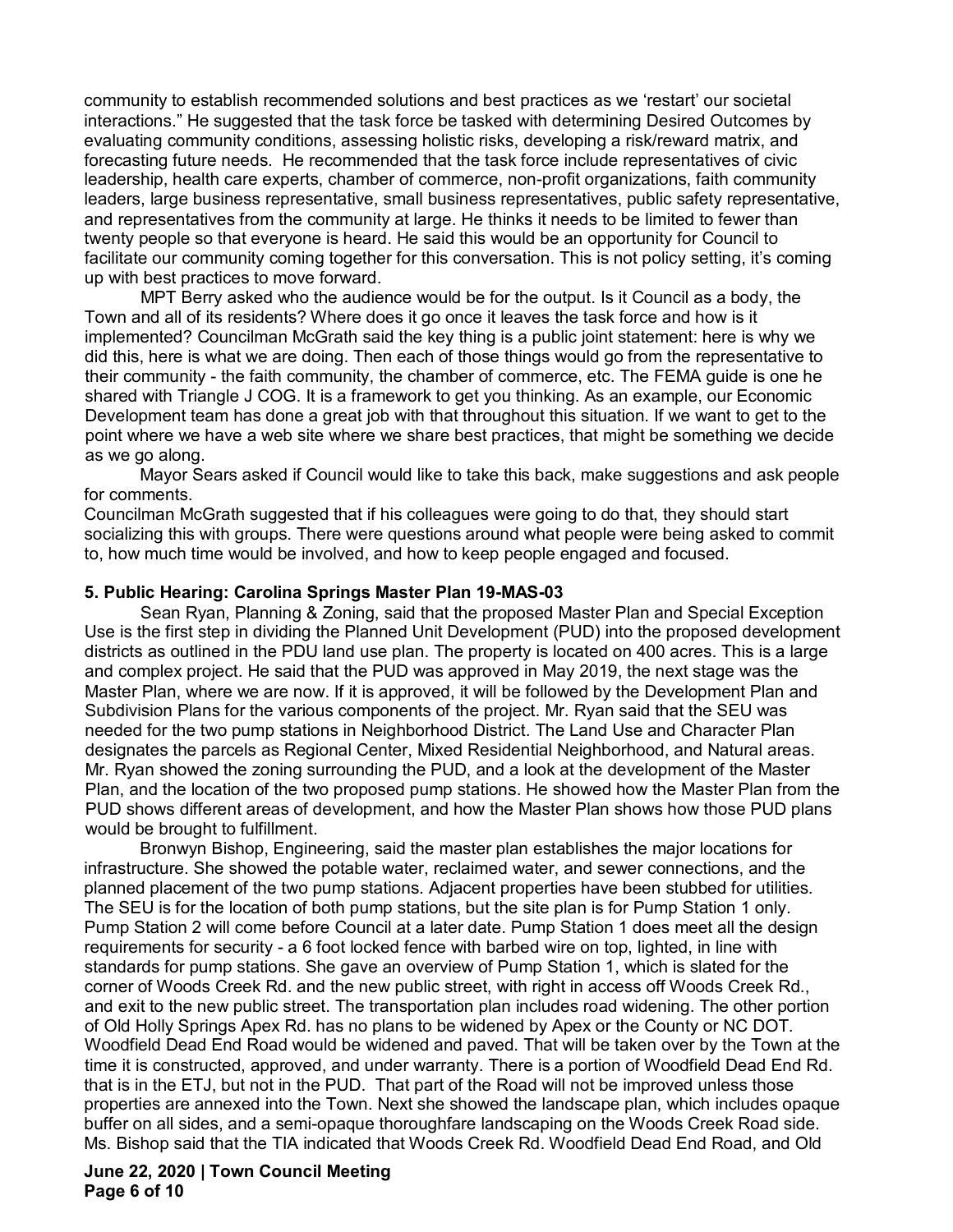Holly Springs Apex Road would needed widening. Woodfield is currently a gravel road, but it would be taken over by the Town after improvement. The decision to take over the maintenance of Woodfield Dead End will be coming before you next month. There would be a road constructed to connect Old Holly Springs Apex Rd. to Woodfield Dead End Road. Ms. Bishop showed the locations of proposed greenways to be constructed. A TIA was completed with the PUD. With the Master Plan the traffic phasing memo was submitted, which breaks the PUD into sections with associated trip generation to say what off-site improvements will be triggered at that phase of construction. Traffic signals are not warranted at this time, but will be monitored with each development and subdivision plan that comes in. When they are warranted by DOT they will be designed and installed.

Planning Board Recommendation

Chris Deshazor, Planning Board, said the Planning Board discussed the following issues and concerns on May 26, 2020:

- The location of the pump stations;
- Traffic impact analysis and proposed road improvements;
- Traffic flow and interconnectivity and whether the roadways are adequate;
- Street tree requirements and concerns about adequate growth area; and
- Broadband internet utility installation in the project.

The Planning Board recommended approval with a vote of  $9 - 0 - 0$ .

Councilwoman Kelly asked if the question of accommodating busses came up again. Mr. Deshazor said that that came up in January, and became a discussion of Uber v. taxis during the discussion of architectural standards, but it did not come up in the pump station discussion.

Mr. Ed Tang of Withers Ravenel said he had site engineers, traffic engineers, and representatives of the builder here to answer any questions. He said he is a registered professional engineer in NC and FL and has been practicing since 1994, and in the triangle area since 2003. The PUD was approved in May of 2019. The Architectural Design Guidelines were approved by Council in February 2020. He said that the Master Plan presented tonight establishes the primary circulation network, tree preservation, primary utility network, and common landscaping. The development plans and subdivision plans would be presented later. He showed the PUD that was approved last year, with the various districts of the PUD, including the location of the Town Park and the two pump stations, the future IcePlex, the mixed-use office retail, and the neighborhood district. There is also a parcel for a Town park. The Master Land Use Plan brings more engineering detail, showing the collector road, the N-S road, and the surrounding road network. The Plan also shows the natural areas. The creeks (Big Branch and Little White Oak Creek) are the lowest points on the site, and Woodfield Dead End Rd. is the ridgeline for the area. He showed a basic grading plan, including Stormwater control measures. The map showed the E51 Wake County Public Schools site to the west of the site. He showed the water, sewer and reclaimed water plans on the plan. The two pump stations are the subject of the SEU tonight. Of the 2 pump stations: #2 will pump into #1, which is the workhorse of the two. Pump Station 1 will pump to the Utley Creek water treatment plant. He showed an overview of the site plan that would be presented later in the agenda. They are providing landscape buffering around it, and access for the workers. This is not manned or open to the public, it is only available to maintenance staff. He showed photos of typical pump stations. He showed the landscape plan for Pump Station 1, including the dense landscaping, and a pond for more separation. He entered into the record the following 10 Findings of Fact for Pump Station Number 1:

- 1. Not injurious to public health, safety, comfort, community moral standards, convenience, or general welfare
- 2. Will not adversely affect the adjacent area or property values
- 3. Consistent with the District Character and TOHS Land Use Plan
- 4. Conforms to the Town development standards
- 5. Access driveways are sufficient to handle ingress and egress, and are safe

# **June 22, 2020 | Town Council Meeting**

**Page 7 of 10**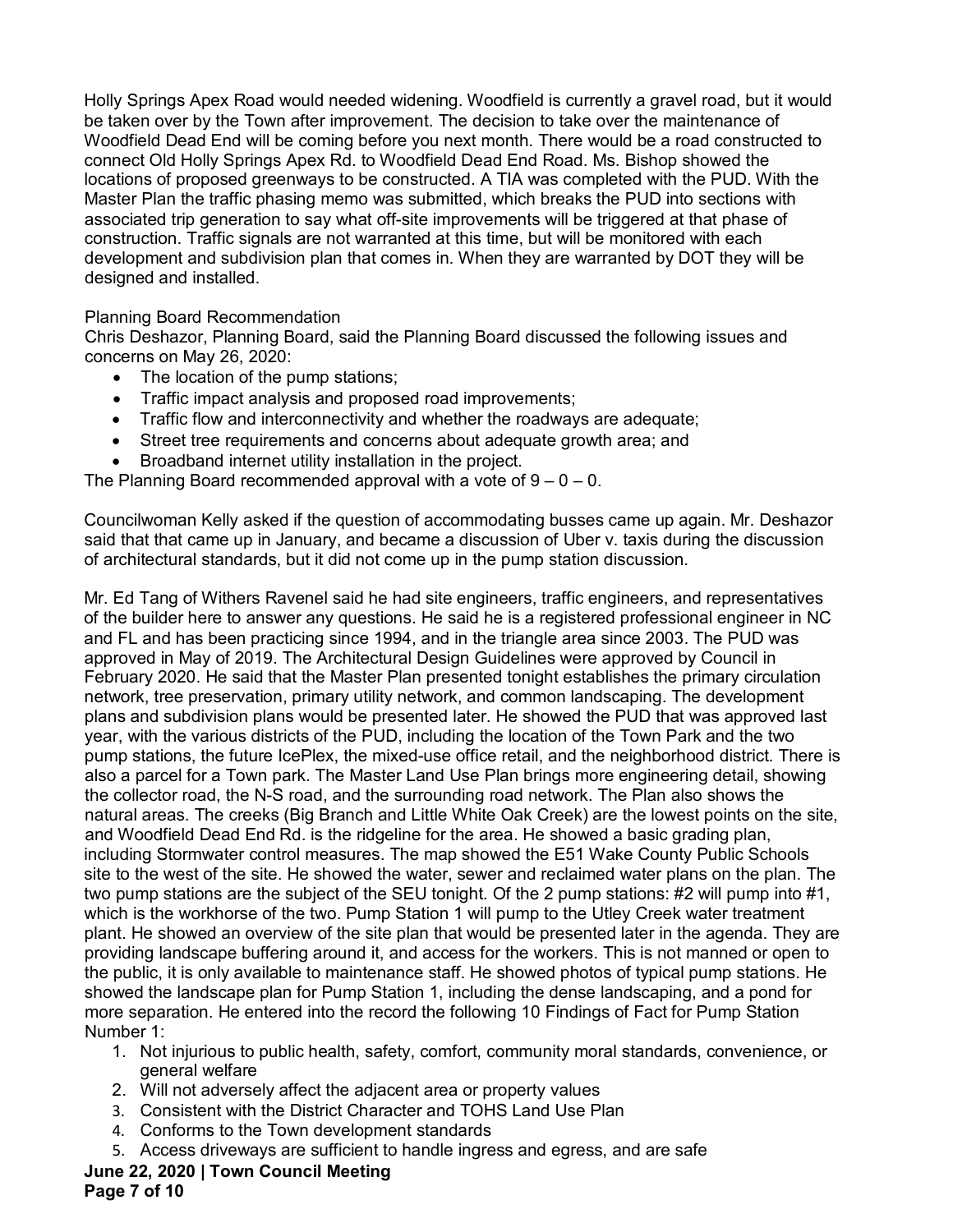- 6. Off-street parking and loading areas are arranged in a safe and convenient manner to minimize adverse impact to surrounding properties
- 7. The station does not have employees or visitors and therefore has adequate facilities
- 8. No impacts to utilities, schools, and emergency services
- 9. The location and arrangement of the uses on the site will meet the Town's requirements for screening, buffering and landscaping to be harmonious to adjacent property
- 10. The use will not attract people or cause nuisances to adjoining property of the neighborhood.

**Action 1:** Motion to adopt Resolution 20-14 to make and accept the Findings of Fact for consideration of and to approve Special Exception Uses.

**Motion by:** Villadsen **Second by:** Wolff **Vote:** Unanimous

**Action 2:** Motion to approve master plan for Carolina Springs. **Motion by:** Wolff **Second by:** Berry **Vote:** Unanimous

#### **8. Carolina Springs Pump Station #1 Preliminary Site Plan**

Bronwyn Bishop, Engineering, said Council had heard about this some in the earlier item. Then she showed the gravity main into the site, and the force main out of the site, which Mr. Tang had shown in his presentation. There is right in only access for maintenance trucks off of Woods Creek Road, with an exit onto the new public street, which prevents them driving through the residential areas. She showed the landscaping from more opaque to lower opaque, and the tree preservation area which would further screen the pump station.

Mr. Tang said that tonight Council is considering Pump Station 1 only. This will serve all of Carolina Springs. He said that they had been working with the staff to meet the engineering and design standards of the town. The station will be surrounded by evergreen plantings. Components of the pump station are an underground wet well that collects the sewage; a weatherproof building to protect the electrical systems; a chemical tank; an emergency generator in case the power goes out; a security light; and a jib crane which hoists and lowers the pumps in the wet well when they need maintenance. There is a gated security fence, with barbed wire on the top. A jib crane varies in height, but they expect to need one 15 feet tall. The electrical building is approximately 8 feet tall to house items that need to be out of the elements and weather.

MPT Berry asked when they expected the second pump station to come up. Mr. Tang, said they were working with Wake County Public Schools on it now, so he imagined it would be some time later this year, if COVID did not delay it.

Councilman McGrath asked if maintenance vehicles were just standard trucks or something larger. Mr. Tang said he thought the Town required a WB-50 truck, a large enough vehicle to transport the chemicals to serve the facility, larger than a FedEx truck, but the access is adequate to accommodate them.

Councilman McGrath said the reason he asked that, was that he drove out Old Holly Springs Apex Rd., and a small trailer towed behind a truck stopped traffic for about two minutes at the bridge near the Firearms Training Center. He said that as Council talks about this development, the access to the development, and the insufficient bridges need to be dealt with. It was pointed out that these are NC DOT bridges. Ms. Bishop said that the bridge was planned to be put out to bid in Jan 2020, but it was delayed due to funding issues with NC DOT. It is planned for bid opening in January of 2022, but the design has been delayed.

Mayor Sears said he is anxious to get this project going, especially the ice-plex

**Action:** Motion to approve Pump Station Site 1 for Carolina Springs.

**June 22, 2020 | Town Council Meeting Page 8 of 10**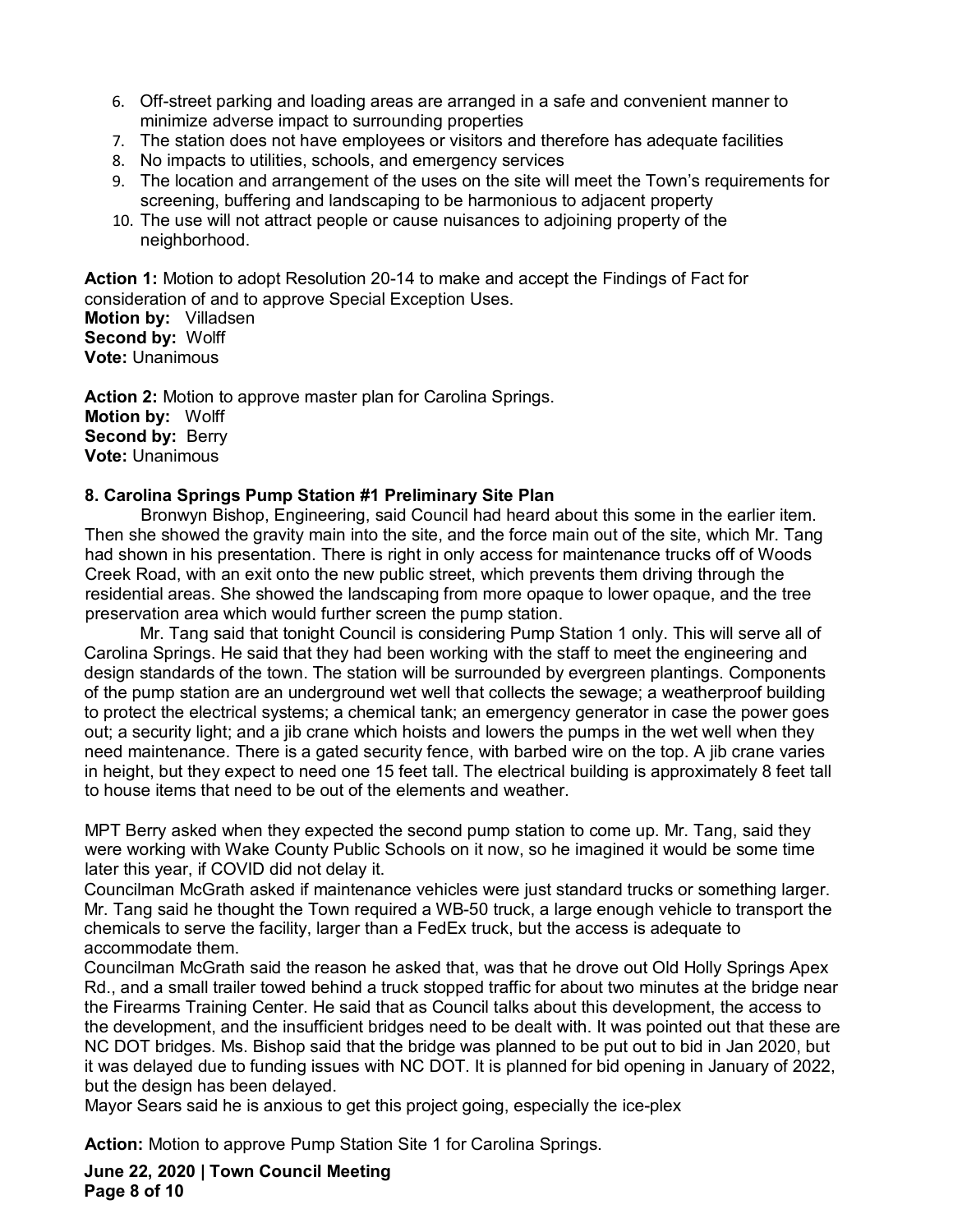**Motion by:** Kelly **Second by:** Wolff **Vote:** Unanimous

#### **OTHER BUSINESS**

Mayor Sears said if you look at the world today and you look at our area even, let's all be nice to each other, and agree to disagree if we need to. There's a lot of hate in this world and we need to be nice.

Councilman Wolff said he participated in the Better Together Black Lives Matter march in Holly Springs. He said he is proud of the community coming together and protesting peacefully. He thanked colleagues who came out to support the marches. There was a lot of shared hope, shared pain, and shared love. The event was organized by three local teenagers who did a great job. And they involved the Holly Springs Police Department in the planning from the beginning. He said the Town should thank our police department for their partnership, not only at Saturday's events, but for numerous events that happened before. It is very easy to look at other areas and see the police as the enemy, but in Holly Springs we are very lucky to have a Police Department that view themselves, and have acted as, partners in this movement, not only in protecting protesters, but in supporting them and helping them plan. At one event Captain Patterson organized the protesters and even loaned his bullhorn so that they could be heard. A few participants suffered from the heat and collapsed, and the Police Department was right there with first aid. Does this mean our town is perfect? No. But he said he is incredibly proud of how proactive and introspective the HSPD are and have been. When presented with the 8 Can't Wait policies, they jumped at the opportunity to review their own policies. Unsurprisingly, most were already in place, and the one that wasn't they added immediately. Thanks to everyone who came out, the organizers, colleagues, and the Holly Springs Police.

Mayor Sears and Councilman Villadsen agreed.

Councilman McGrath said that he and Councilman Villadsen had a conversation with the adult organizer about where and how we can work toward unity and not division. He said we have gotten a rash of emails from people who are agitators and want to "defund the police." He would like people to think about whether they mean "defund law enforcement." He said we don't have any "bad actors" to our knowledge in our Police Department, and we have a good relationship between our Police Department and the community. We have to be cautious that people don't use that as a false narrative. It's one thing to take out people who are not up to standard vs. defunding law enforcement. We have had some incidents against our Police Department that have gone undiscussed and they have handled it with grace. He asked that we look at an equal level of grace across the board as we look at how we can move forward in a better fashion and also continue to support our Police department.

Mayor Sears asked people to go to the Transparency Portal on our web site and see the information that is available about the police department there.

Councilwoman Kelly said she had 3 things to say.

1. This week on Thursday the Wake County Board of Elections is making a decision on early voting sites. She asked if Council would consider sending a letter to them asking for the Hunt Center to be a location for early voting. We have had it in the past and have done well. Consensus was to send a letter.

2. There are odor issues with the South Wake Landfill. She said she is talking with people from the County. They are looking at a pilot program and Council is watching it closely. They understand that it is an issue and it cannot continue. She asked that residents please keep filling out the form and keep talking to Council about it because it is a high priority for us to discuss with the County Commissioners.

3. She said she appreciates all the emails she has received. This is a moment to listen to a conversation that we have not had before. She is trying to hear the nuances in people's concepts. They do not always mean the same thing when they say, for example "defund the police." Sometimes it's not that they don't want police, it's maybe looking at another way not to escalate as

**June 22, 2020 | Town Council Meeting Page 9 of 10**